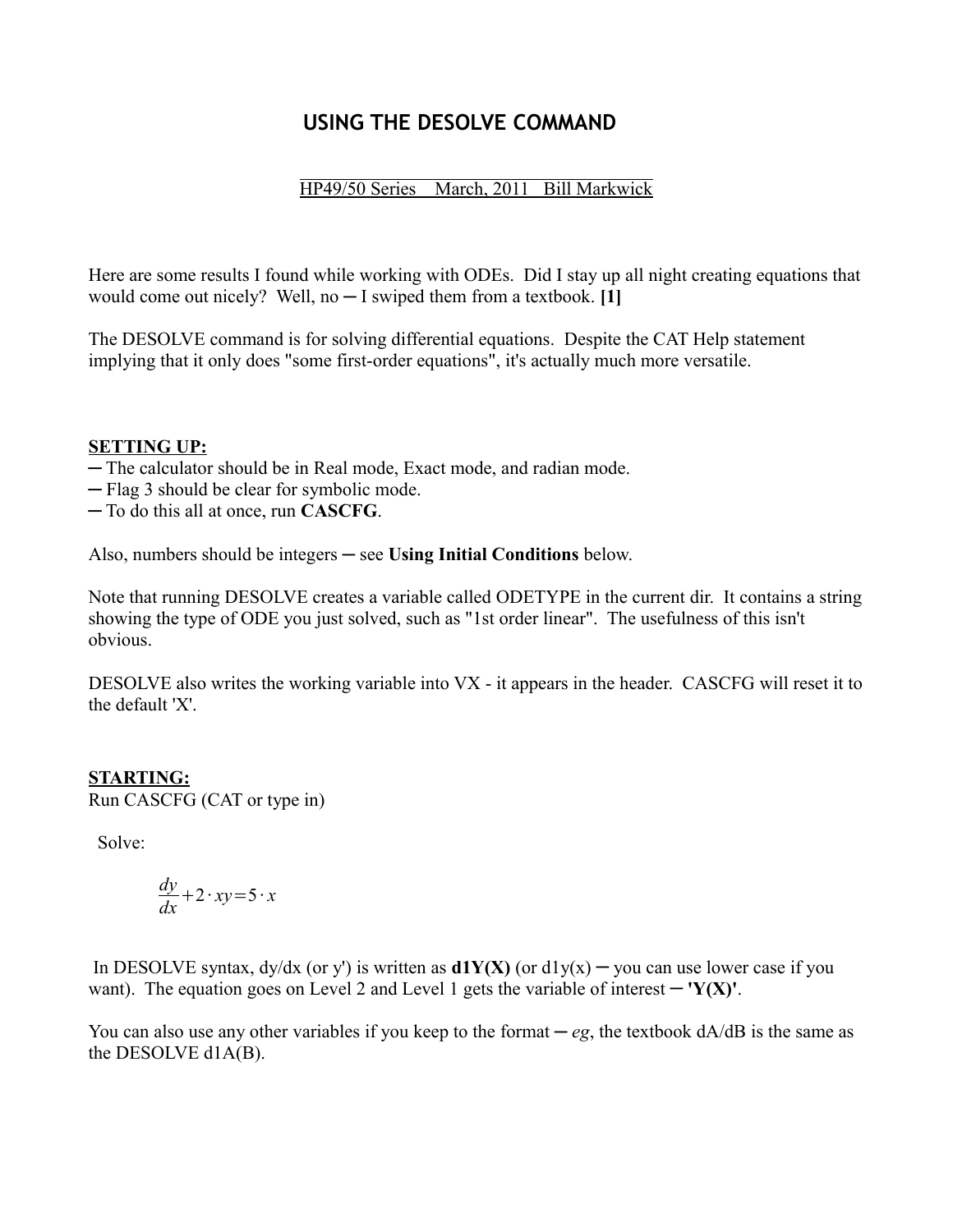DESOLVE integrates both sides of the equation, where y is the variable we want and x becomes the variable of integration. For instance, in solving  $y' = x$ , DESOLVE performs

$$
\int \frac{dy}{dx} = \int x \, dx
$$

The textbook result would be

$$
y = \frac{x^2}{2} + C.
$$

You don't have to put the equation in any particular order — DESOLVE takes care of the details.

Finally, when you're entering an equation from a book, all occurrences of  $Y$  (or y) should appear as  $Y(X)$  (or  $y(x)$ ). Y by itself will be taken as a separate variable and will cause errors.

The calculator format of the example:

 $'d1Y(X) +2*X*Y(X)=5*X'$  $'Y(X)'$ 

DESOLVE will return  $\{Y(X)=(5*EXP(X^2)/2+CC0)/(1/EXP(X^2))'\}$ 

There are several things to note: it's in a list, it's an equation of the form ' $y(x)$ =expression', and it contains **cC0**.

The list can be removed by pressing EVAL. A second EVAL will attempt to simplify (SIMPLIFY has the same effect). This gives

 $'Y(X) = (5*EXP(X^2)+2*CC0) / (2*EXP(X^2))'$ 

The cC0 is the arbitrary constant, usually just C in textbooks. DESOLVE is the only one of the integrators to insert it for you. If there's more than one, they'll be in the order cC0, cC1, etc.

 The various simplifying commands all leave the expression as shown, more or less. However, if you edit out the  $Y(X) =$ , ALG-PARTFRAC will return

$$
5/2+\frac{cC0}{e^{x^2}}
$$

The textbook answer is  $5/2 + C * e^{-X^2}$ . Close enough.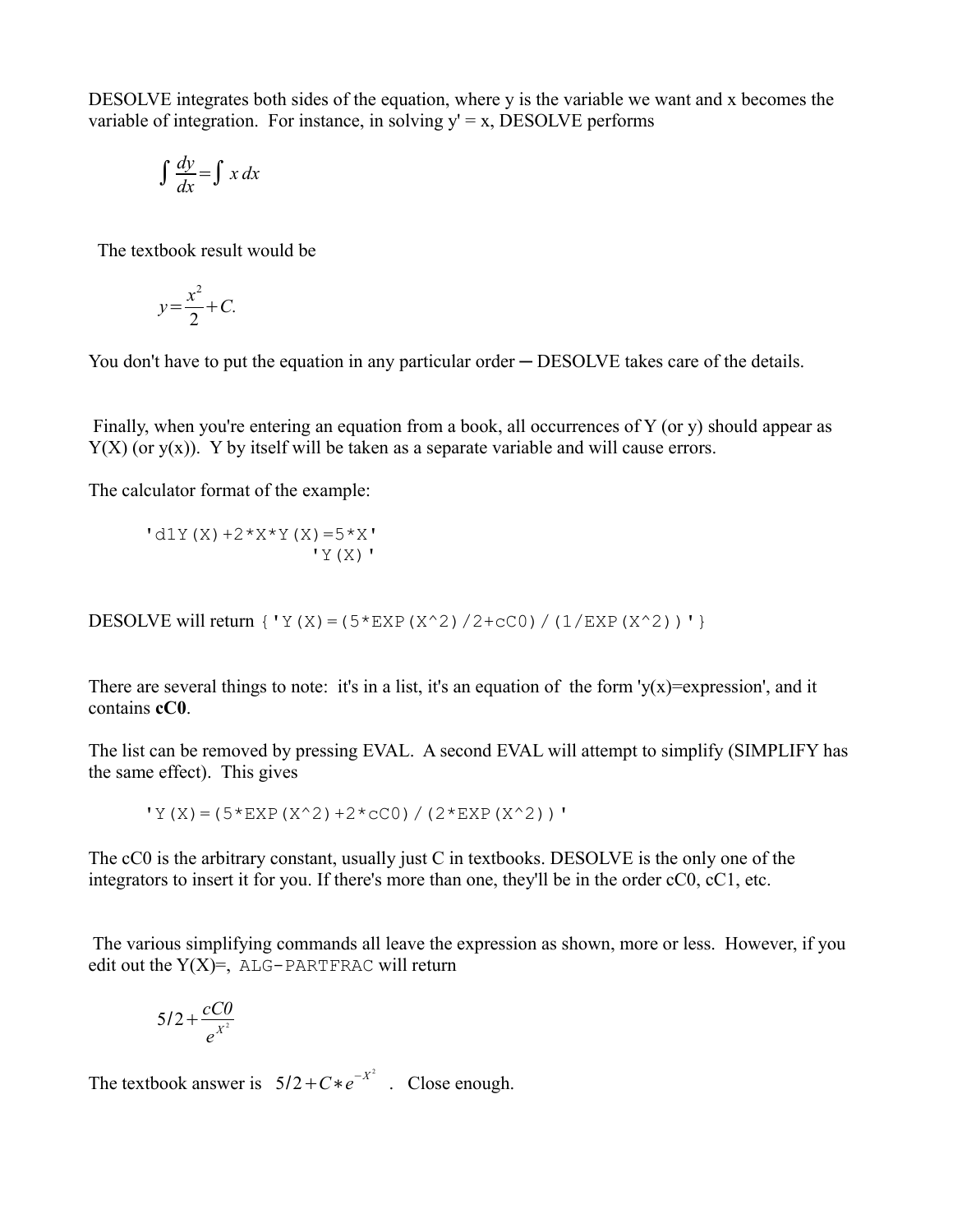If it won't simplify, you can try Approximate mode, though it may give large reals that make the expression hard to read. Point of interest: when you're setting up the equation, you can move terms around all you want, and spaces are allowed. For example, the equation could be:

$$
d1Y(X) + 2*X*Y(X) - 5*X = 0'
$$
  
'Y(X)

Spaces will be removed on the stack. The result is the same.

## **USEFUL TOOLS**

If you plan on using DESOLVE a lot, it's worth assigning the command to a key. I use the 7 key, which is 72.1.

```
<< DESOLVE >> 72.1 ASN
```
I also have a var called **ODEFORM**, which contains

```
\{ 'd1Y(X)=0' ' Y(X) '\}
```
It's easy to edit that into a new equation. Manipulating a result is easier if you remove the  $Y(X)$ = that DESOLVE uses in answers. This program does that:

<< EVAL EQ→ SWAP DROP >>

It's stored as **SIMPDE**. It removes the list and the  $Y(X) =$ . You can add another EVAL or SIMPLIFY at the end for simplifying if you want, but it's usually worth checking the full answer first. I've used SIMPDE in the examples below  $\overline{-}$  if you don't use it, it means manually editing to some extent.

A second point of interest: if you put the answer into the EQW with the down-arrow cursor, you can highlight certain sections of it and press SIMP. It might be faster than a manual edit.

## **GETTING STUCK:**

This will happen. The calculator's integration is not perfect, and some integrals have no closed form. An example of the latter is in the HP manuals:

 $'d1y(x)+x^2+y(x)=5'$ 

DESOLVE returns  $\{y(x) = (5 \times \text{INT}(\text{EXP}(x t^3/3), x t, x) + cC0) *1/\text{EXP}(x^3/3)\}$ ' }

The **INT** and the **xt** tell you that the calculator isn't going to take it any further because  $e^{\lambda}x^{\lambda}3/3$  has no closed form. The HP manuals have more to say about converting this to a form that can be solved numerically.

There's also the problem that the answer may not look even faintly like the textbook result. As the textbook authors point out, "A differential equation can have infinitely many particular solutions." This can mean infinitely more trouble for you. :-)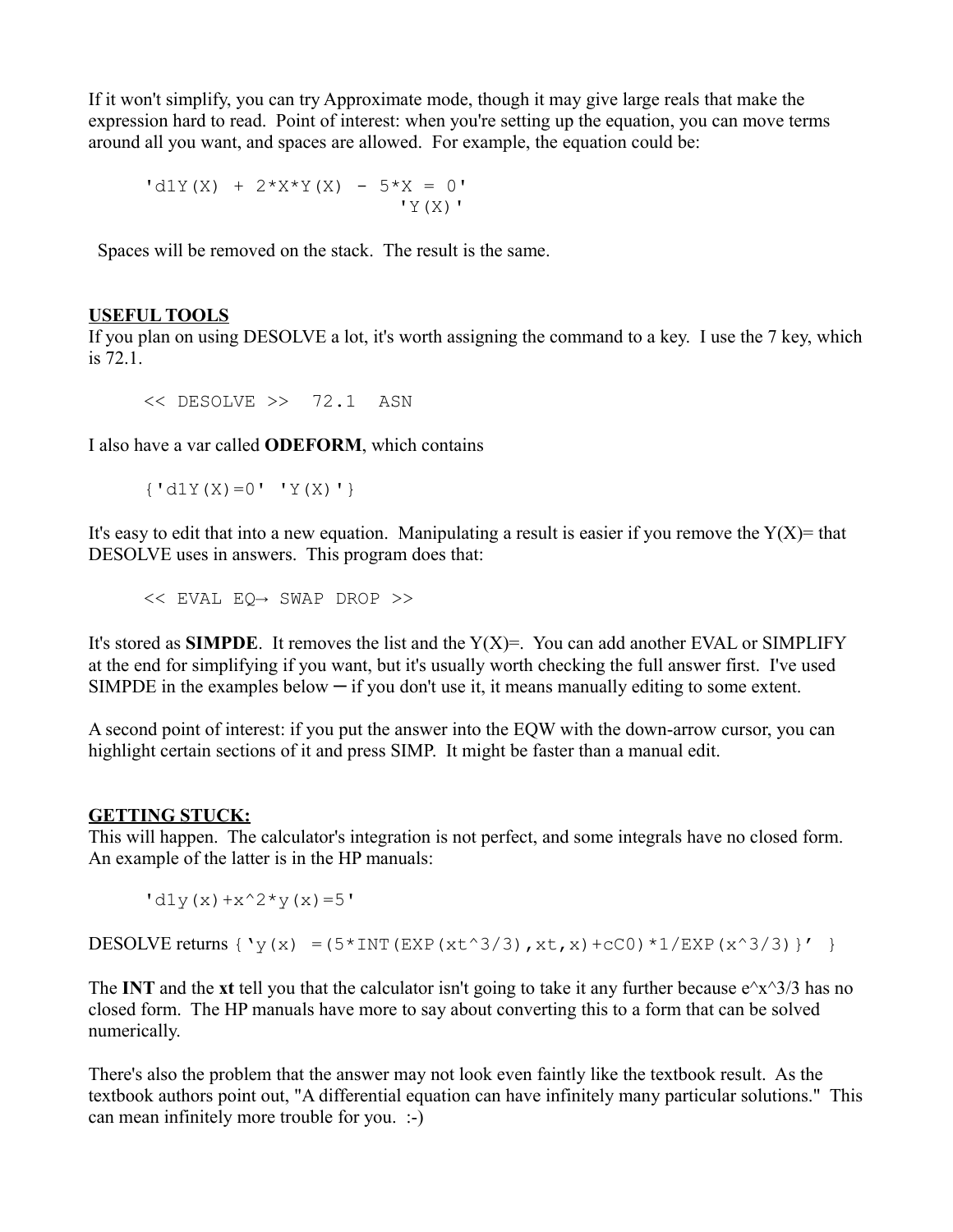#### **USING INITIAL CONDITIONS**

A nice feature of DESOLVE is the ability to accept initial conditions along with the equation. The equation and conditions are enclosed in an array. Numbers should be integers (convert any decimals first with CONVERT-REWRITE-NXT-  $\rightarrow Q$ ).

Solve

$$
y - x \frac{dy}{dx} + 1 = 4x^4
$$

for the initial condition that  $y=1/3$  when  $x=1$ .

The initial conditions will be written  $'Y(1)=1/3'$ .

 $[YY(X)-X*d1Y(X)+1=4*X^4' ' Y(1)=1/3'] 'Y(X)'$ 

DESOLVE returns  ${YY(X) = (-4/3*X^3 - -1/X + 8/3) *X'}$ 

SIMPDE returns '  $(- (4/3*x<sup>2</sup>-1/X)+8/3)*X'$ 

EVAL produces – ( $(4*X^4-8*X+3)/3$ )'

The **Where** command (the vertical line, RS-TOOL) makes it easy to solve for any value of X, say, 1.5:

$$
-( (4*X^4-8*X+3)/3)' \{X 1.5\}
$$
 |  $\rightarrow$  NUM  $\rightarrow$  -3.75

Or you can use  $X=1.5'$  SUBST for the same result.

## **SEPARATED DIFFERENTIALS**

DE equations are often given in the form

$$
(2y-6x^2) dx + x dy = 0
$$

There's no direct way to enter this into DESOLVE, but you can rewrite it to get dy/dx by dividing through by dx:

$$
2y - 6x^2 + x\frac{dy}{dx} = 0
$$

In DESOLVE:  $Y \times d1Y(X) + 2 \times Y(X) - 6 \times X^2 = 0'$  $'Y(X)'$ 

This gives '( $3/2*x^4+cc0$ ) \* ( $1/X^2$ ) ' after SIMPDE.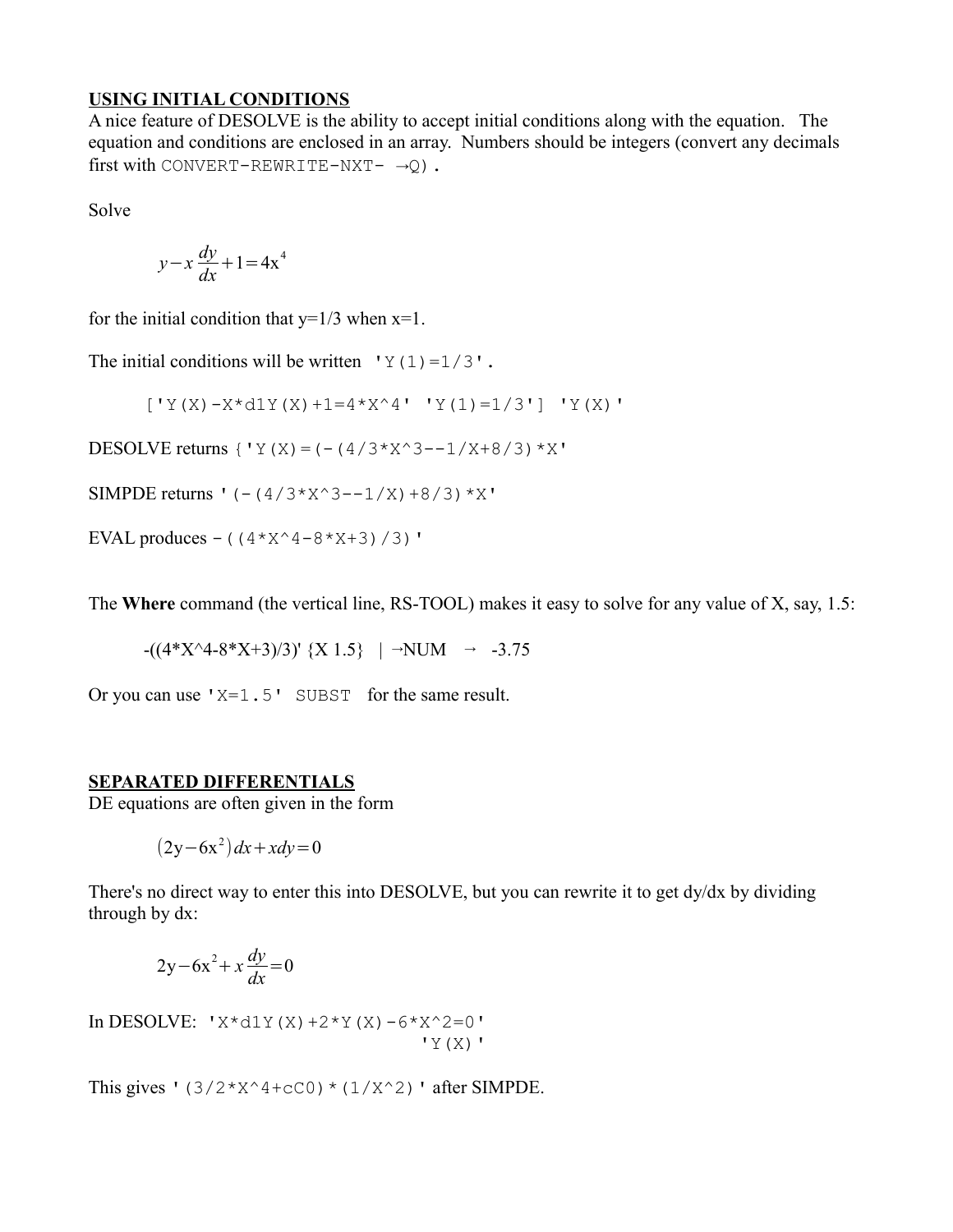Simplifying commands return only '(2\*cC0+3\*X^4)/(2\*X^2)', but PARTFRAC comes to the rescue again, returning  $3/2 \times x^2 + cC_0 / x^2$ ,

which agrees with the textbook 3 2  $X^2 + C$ *X* 2

# **A SECOND-ORDER EQUATION**

DESOLVE will solve second-degree (and higher) equations. A simple example:

Solve y'' -  $3y' = 0$ , also written as

$$
\frac{d^2y}{dx^2} - 3\frac{dy}{dx} = 0.
$$

In DESOLVE, the second derivative, y'', becomes  $d1d1Y(X)$ .

 $'d1d1Y(X)-3*d1Y(X)=0'$  $'Y(X)'$ 

After simplifying, the result is:

 $!(cC1*EXP(3*X)+(3*cC0-cC1))/3"$ 

*C2e* 3X+3*C1*−*C2* 3 is the textbook version.

#### **AN APP: NEWTON'S LAW OF COOLING**

In the 1600s, Isaac Newton pointed out (along with everything else worth knowing, apparently **[2]**) that an object cools at a rate proportional to the difference between the object's temperature and the ambient temperature.

A thermometer reading 75 degrees F is placed in an ambient temperature of 40 degrees. After 5 minutes, the reading is 60 degrees. Find the reading after 7 minutes.

The equation is

$$
\frac{dT}{dt} = k(T - Ta)
$$

where

 $T =$ object temp

 $Ta =$  ambient temp, in this case always 40

 $t = time$ 

k is a constant allowing for conditions and must be determined by measurements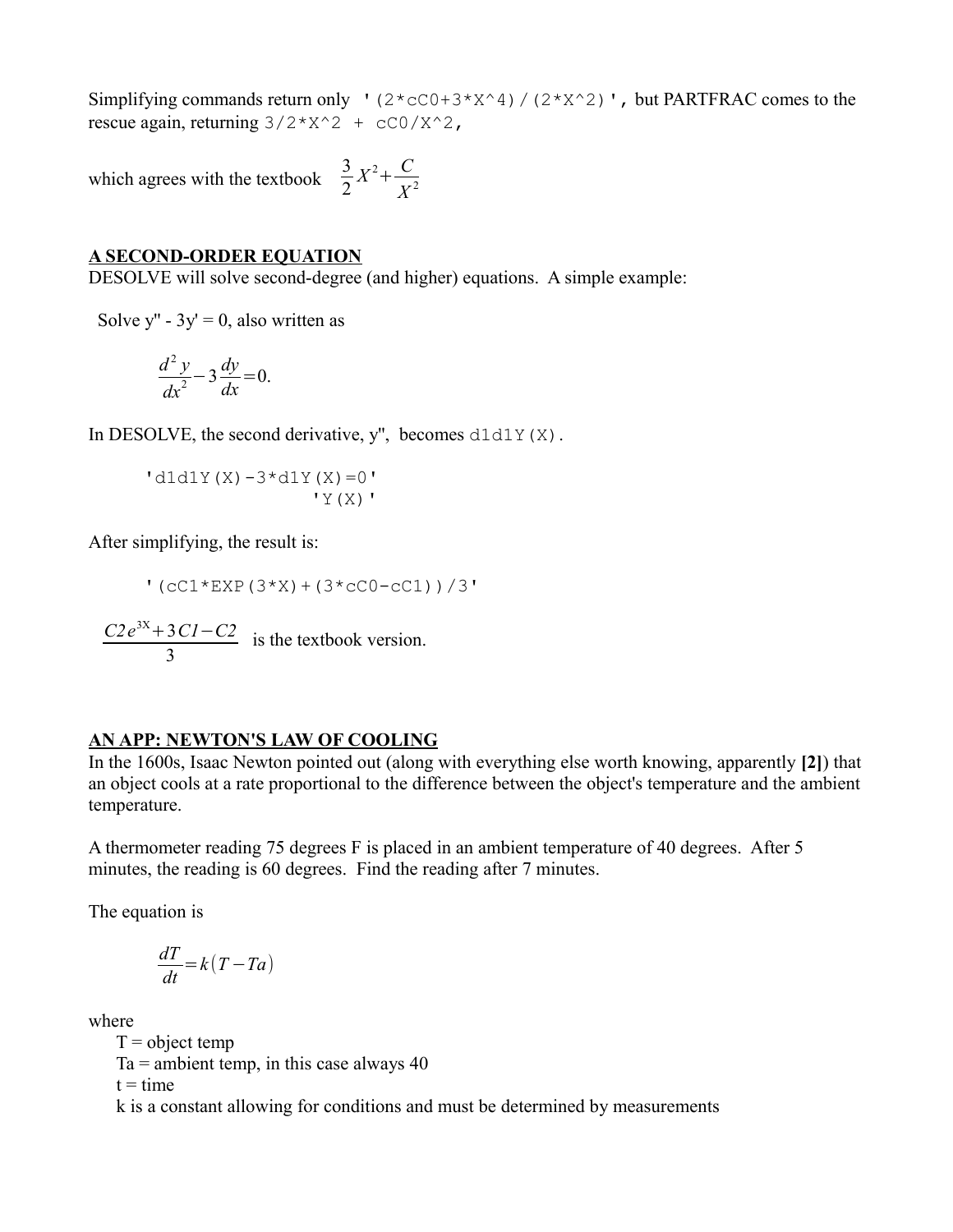The by-hand solution for this has a lot of steps, but DESOLVE's initial conditions feature shortens it somewhat. We know that  $T=75$  when  $t=0$ , or  $T(0)=75$ , so that goes into the array after the equation:

 $[ 'd1T(t)=k*(T(t)-40) ' 'T(0)=75' ]$ 'T(t)'

This returns, after SIMPDE and EVAL:

'35\*EXP( $t$ \*k)+40' (the value for T, the object temp)

**Duplicate** this with ENTER - we'll need it twice.

We know that T=60 when t=5, so we can find k. Enter 60 and press = to make an equation, then enter 't=5' and the stack should show:

 $'35*$ EXP $(t*k) + 40'$ '35\*EXP(t\*k)+40=60'  $'t=5'$ 

Run SUBST to replace the t with 5.

Enter 'k' and press S.SLV-SOLVE (or ISOL):

 '35\*EXP(t\*k)+40' 'k=-(LN(7)-2\*LN(2))/5'

The presence of k makes the simplifying commands refuse to get out of symbolic mode, so switch to **Approximate** mode (RS+ENTER) and press EVAL. The stack should show

 $'$ EXP $(t * k) + 40'$ 'k=-.111923157588'

We need to insert k into the expression on Lev 2, and also  $t=7$  to get the final answer. SUBST can do both with an array **[3]**, so enter 't=7' (or press CMD to retrieve 't=5' and edit that) and then a **2**. Press  $PRG-TYPE- \rightarrow ARRY$ . The stack should be:

 $'$ EXP( $t$ \*k)+40' ['k=-.111923157588' 't=7']

Run SUBST and EVAL to get 55.9887597282.

If your thermometer can display trillionths of a degree, there you go. Otherwise, 56 degrees should do it.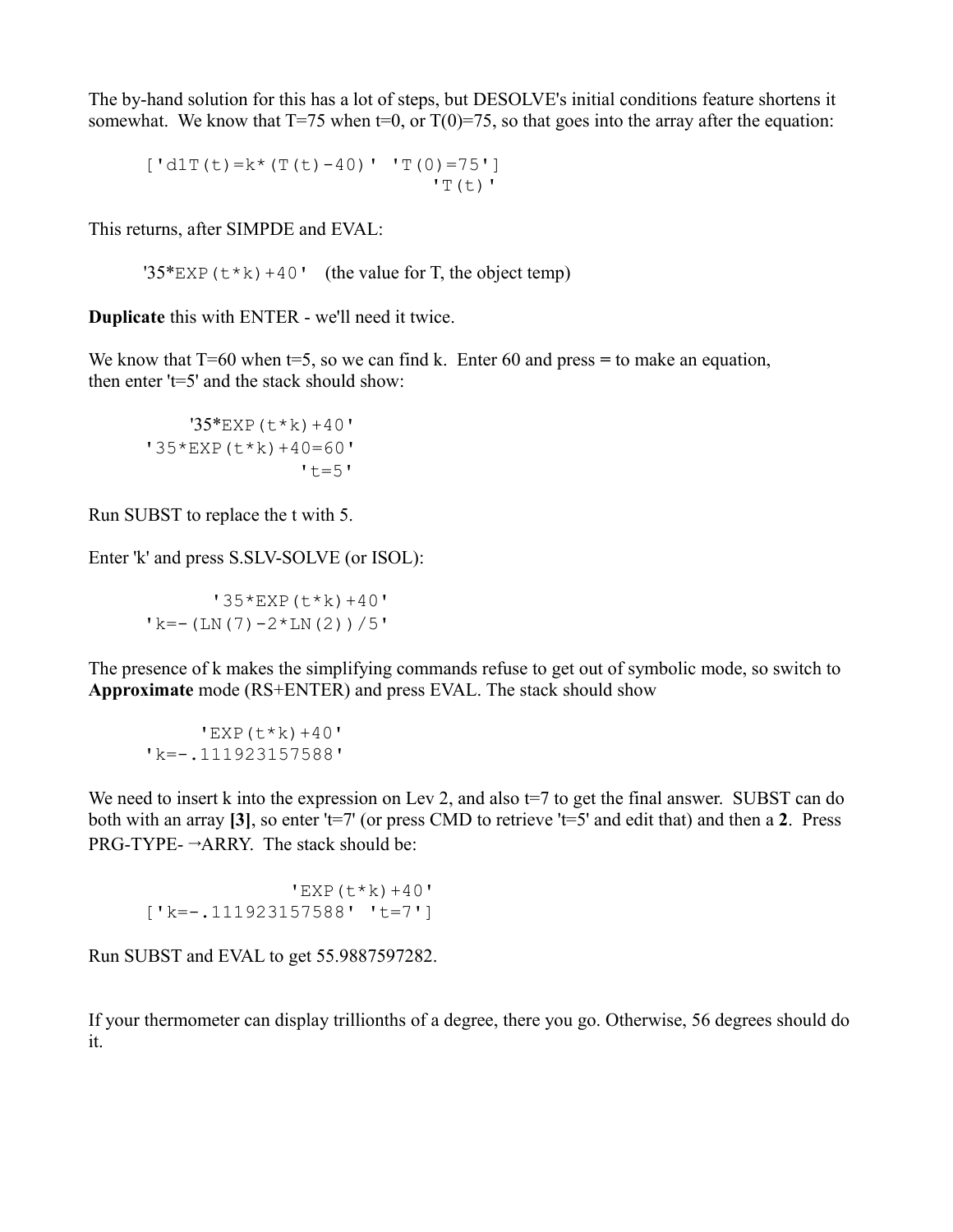# **ANOTHER APP: CHARGING A CAPACITOR**

If you look in electronic handbooks for the charging of a capacitor through a resistor, you'll see this classic term:

$$
e^{\frac{-t}{RC}}
$$

It's usually in an equation that gives a value with respect to current or voltage. The demonstration circuit is something like the one below, left. The plot at the right shows the circuit current decreasing as the capacitor charges through R from a constant voltage DC when the switch is closed. The X-axis is time.



However, few books ever explain where this comes from. A dig through some EE texts produced some equations.

As Mr. Kirchoff pointed out, the voltages in the series circuit elements have to equal the supply voltage Vs, (or later, zero, which is what the constant Vs becomes after differentiating).

$$
V_R + V_C = V_S
$$

Since the current is the same in all parts of a series circuit, how it changes applies to both R and C, so we'd like to use it for our working variable. In the resistor, V=iR, so differentiating throughout returns

$$
R\frac{d}{dt}i(t) + \frac{dVc(t)}{dt} = 0
$$

The second term is still a voltage and we'd like it in terms of current. The current in a capacitor is

$$
i = C \frac{dV}{dt}
$$

To put that in DESOLVE format, I've used upper-case **I** because of the ongoing struggle between the engineer's  $\boldsymbol{i}$  (current) and the calculator's  $\boldsymbol{i}$  ( $\sqrt{-1}$ ).

$$
"C*dlV(t)=I"
$$
  
'V(t)

This returns 'V(t)=I\*t/C+cC0'. We can take cC0 as zero and ignore it, and since *I* varies with time *t*, we can take it as *I(t)*.